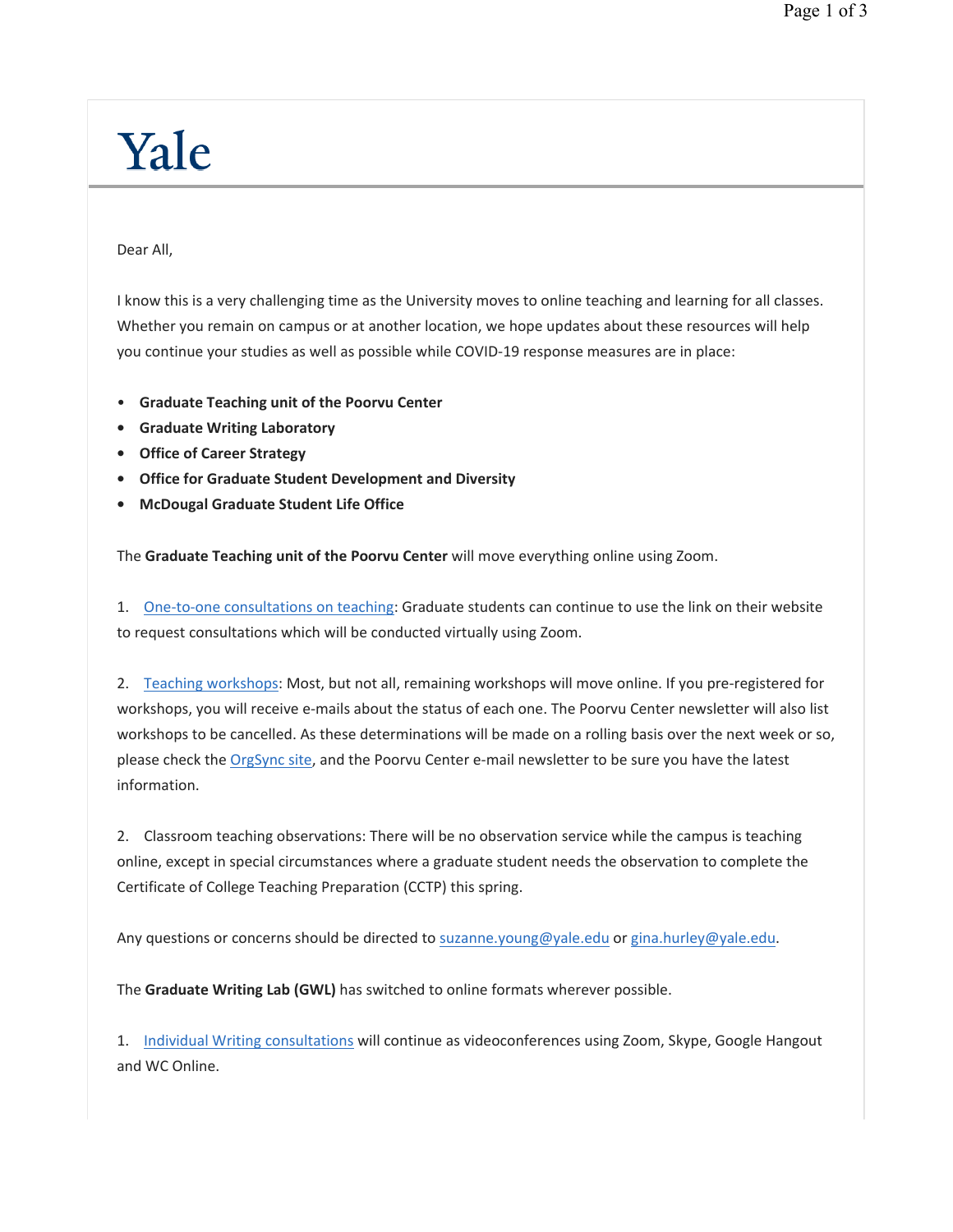- 2. Writing workshops will be offered as webinars via Zoom.
- 3. Writing Peer-Review Groups will continue by Zoom.

4. Writing retreats will be cancelled for March and April until further notice.

5. The PitchVantage Public Speaking studio will stay open, as well as other Sterling Memorial Library and Poorvu Center offices until further notice.

The GWL will continue sending a weekly newsletter with an update about upcoming GWL programs. If you have questions or concerns, please email Elena Kallestinova or Julia Istomina.

The **Office for Graduate Student Development and Diversity** (OGSDD) will continue to provide seminars and workshops online. OGSDD will notify you via email about any cancellations. Peer advising sessions will occur by phone or Zoom. Please refer to the OGSDD website for peer advising or to schedule an appointment with one of the deans.

Please direct all OGSDD questions, including Title IX and discrimination concerns to michelle.nearon@yale.edu or denzil.streete@yale.edu.

The Office of Career Strategy will conduct all one-on-one advising appointments via phone or Zoom. Students should request appointments as usual through the Yale Career Link and select one of the remote location options.

Events and workshops will be moved to an online format when possible. Registrants will be notified about cancellations via e-mail. Please be sure to check the Yale Career Link and the OCS weekly newsletter for the latest updates to OCS programming.

Any OCS questions should be directed to hyunja.shin@yale.edu or brian.frenette@yale.edu.

The **McDougal Graduate Student Center** will be closed until further notice as a precaution. In addition, the McDougal Center Courtyard behind 135 Prospect has been closed through mid-April.

**All McDougal Graduate Student Life (GSL)** events, either at the Center, on the Yale campus or in New Haven, have been cancelled or postponed.

1. April First Friday at Five (FFF) will NOT occur in person. The McDougal GSL Fellows and staff may be experimenting with virtual events in the coming weeks. For updates, see Yale Connect Orgsync, read weekly